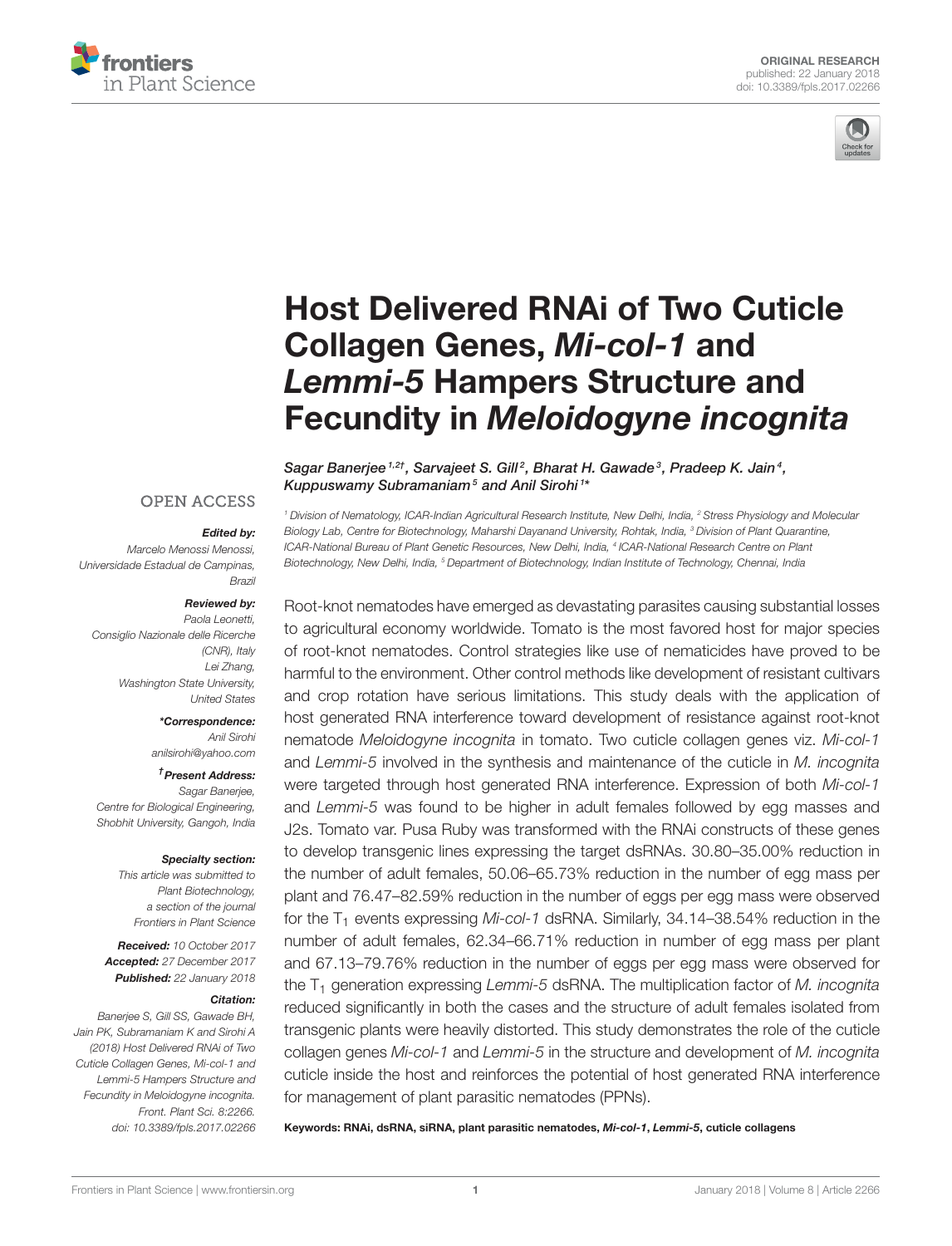# INTRODUCTION

Plant parasitic nematodes (PPNs) pose a major threat to world agriculture causing an estimated economic loss of around US \$173 billion annually (Elling, 2013). Root knot nematodes (RKNs) are one of the most devastating PPNs with a wide host range of more than 3000 plant species. Meloidogyne incognita is the most predominant species of the root-knot nematodes and possibly the most damaging PPN all across the world (Trudgill and Blok, 2001). Jain et al. (2007), have attributed 27.21% losses annually in India to M. incognita in the solanacious crop tomato. M. incognita is an apomictic (mitotic parthenogenetic) and biotrophic sedentary endoparasite. Host plant roots are penetrated by infective second stage juveniles (J2s) which migrate further until they reach vascular tissues. Here, they induce the formation of multinucleate giant cells (GCs) by injecting esophageal gland secretions into root cells which become their feeding sites. The developing nematodes receive food from the feeding cells and molt thrice to form third stage juveniles (J3s), fourth stage juveniles (J4s) and adult females. Meanwhile, the cells around the developing nematode become enlarged and proliferated leading to the formation of galls (Jones and Northcote, 1972). The formation of galls interferes with upward translocation of nutrients and water in the affected roots leading to reduction in crop yield (Moens et al., 2009).

Over the years, different approaches like use of chemical nematicides, development of resistant cultivars and cultural practices have been employed for management of these devastating parasites. Chemical nematicides have been most effective as control measures for RKNs, however, use of chemical nematicides leads to serious health and environmental issues such as contamination of ground water, environmental persistence, mammalian toxicity etc. Therefore, many countries have imposed bans on major nematicides. Resistance breeding continues to be a strategy of nematode control against Meloidogyne spp., Globodera rostochiensis and Heterodera glycines on tomato, potato and soybean respectively (Atkinson et al., 2003); however, its success depends on the host gene pool and availability of resistant genes. This scenario indicates that the measures for the control of RKNs are currently limited. Therefore, novel approaches need to be applied for the control of RKNs. RNA interference (RNAi) is an effective tool that can be utilized to engineer resistance against RKNs. In this approach, dsRNA precursors corresponding to the target gene are processed by RNase III domain containing specialized enzymes called Dicer leading to the generation of small RNA duplexes called short interfering RNAs (siRNAs). These RNA duplexes are then incorporated into the RNA-induced silencing complex (RISC). RISC loaded with siRNA is guided to the target RNA by the core catalytic component of RISC which consists of argonoute family protein, which induces the silencing of the target gene in a sequence specific manner.

RNAi in PPNs was first demonstrated by Urwin et al. (2002) by soaking J2s of H. glycines and G. palida in dsRNA solutions. This method was later used in several studies in different PPNs (Bakhetia et al., 2005; Rosso et al., 2005; Huang et al., 2006; Dubreuil et al., 2007; Kimber et al., 2007; Shingles et al., 2007;

Gleason et al., 2008; Park et al., 2008) for functional analysis of potentially lethal target genes and paved way for host generated RNAi which is a suitable approach for management of PPNs owing to their obligate parasitic nature. The target genes for host generated RNAi are selected on the basis of their involvement in the various stages of nematode development, parasitism, reproduction etc. Host generated RNAi was first demonstrated by Yadav et al. (2006) in tobacco against M. incognita by targeting two housekeeping genes, integrase and splicing factor. Since then numerous studies have reported host generated RNAi against RKNs targeting various housekeeping genes, parasitism genes and genes associated with nematode development (Huang et al., 2006; Fairbairn et al., 2007; Niu et al., 2012, 2016; Antonino de Souza Júnior et al., 2013; Papolu et al., 2013; Xue et al., 2013; Dinh et al., 2014a,b; Dutta et al., 2015; Lourenço-Tessutti et al., 2015; Zhuo et al., 2016; Kumar et al., 2017) with varying degree of success toward achieving resistance in Arabidopsis thaliana, tobacco, tomato and potato.

Cuticle collagens are the key components of RKN cuticle which maintains the shape of the nematode, protects it from external environment and plays important role in its interaction with the host and soil environment (Davies and Curtis, 2011). Cuticle collagen genes have been well explored in the model free living nematode Caenorhabditis elegans (Johnstone, 2000), however, these are still understudied in PPNs. M. incognita molts multiple times throughout its life cycle and needs to form new cuticle during each molting process. Cuticle collagen genes of PPNs have not been targeted till date for host generated RNAi. However, they can be effective targets for silencing owing to their involvement in the development of the nematodes during their parasitic life cycle. In this study, we have targeted two cuticle collagen genes of M. incognita; Mi-col-1 and Lemmi-5 for host generated RNAi in tomato to assess its effect on the development and parasitism of the nematode.

# MATERIALS AND METHODS

## Nematode Culture and Its Maintenance

Meloidogyne incognita Chitwood race I was maintained on young tomato plants (Solanum lycopersicum L. cv. Pusa Ruby) inoculated with 2 J2s/gram of soil. Infected plants were uprooted 30 days post inoculations and egg masses were handpicked after washing the roots with double distilled water. The egg masses were kept in a cavity block and surface sterilized with  $0.1\%$  HgCl<sub>2</sub> for 1 min. The surface sterilizing agent was then removed by washing the egg masses thrice with double distilled water. The egg masses were allowed to hatch at 26–28◦C through a wire gauge covered with double layered tissue paper into a petri plate filled with double distilled water (Hooper, 1986). Freshly hatched J2s were used for further experiments. Adult females were also isolated from the roots of the infected tomato plants 30 days post inoculation under the microscope using a needle.

### Target Genes for Silencing and Their *in Silico* Characterization

Cuticle collagen genes, Mi-col-1 and Lemmi-5 were selected for silencing through host delivered RNAi to demonstrate the effect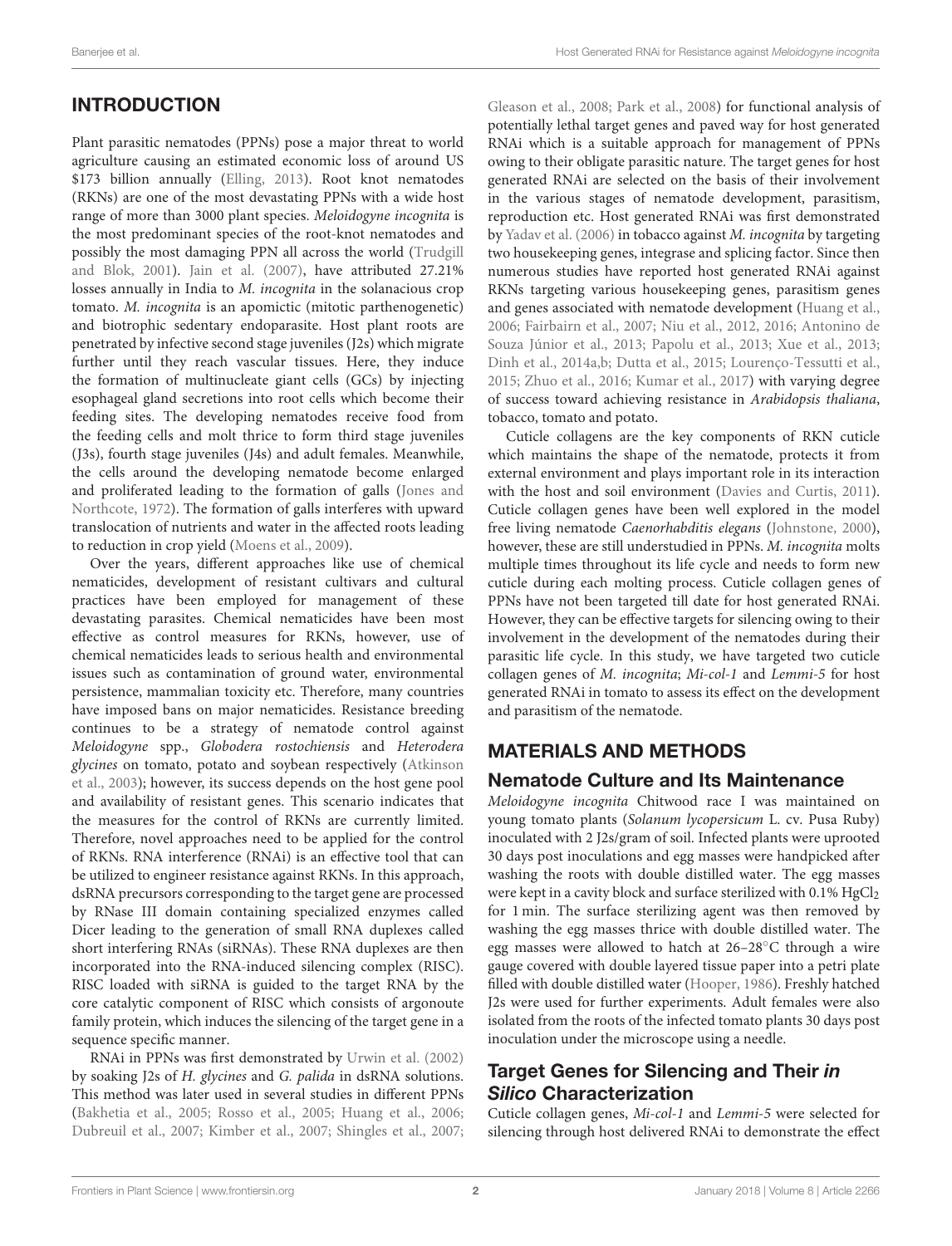of downregulation of these structural genes in the parasitic life cycle of M. incognita. The nucleotide sequences of both the genes and their corresponding amino acid sequences were retrieved from NCBI database. Domains were predicted from the amino acid sequences of these genes using SMART (Letunic et al., 2015). A phylogenetic tree was constructed using the amino acid sequences of the cuticle collagens of the plant parasitic and free living nematodes available in the database using MEGA6 (Tamura et al., 2013). TMHMM 2.0 server was used for prediction of transmembrane domains.

## Cloning and Sequencing of *Mi-col-1* and *Lemmi-5*

Total RNA was extracted from adult females of M. incognita using TRIzol reagent (Invitrogen) following manufacturer's protocol followed by DNase I (Thermo Fischer Scientific) treatment. The total RNA was quantified using Nanodrop spectrophotometer (Thermo Fischer Scientific) and first strand cDNA was synthesized with  $1 \mu g$  of the total RNA using PrimeScript<sup>TM</sup> first strand cDNA synthesis kit (Takara). 416 and 799 bp long fragments of Lemmi-5 and Mi-col-1, respectively were amplified using gene specific primers (**Table 1**). The amplified products were run on 1% agarose gel and subsequently eluted by using GeneJET gel extraction kit (Thermo Fischer Scientific). The eluted products were cloned into pGEMT easy vector (Promega) following manufacturer's protocol. The ligated products were transformed into E. coli DH5α and positive colonies were screened through blue white selection and colony PCR. Plasmids were isolated from PCR positive colonies using GeneJET plasmid miniprep kit (Thermo Fischer Scientific) following manufacturer's protocol and confirmed for the presence of the inserts by restriction digestion by Eco RI. The inserts in the plasmid were custom sequenced (ABI SOLiD sequencing system) to reassert their identity.

### Differential Expression of *Mi-col-1* and *Lemmi-5* at Different Life Stages of *M. incognita*

Expression of Mi-col-1 and Lemmi-5 was quantified at different life stages of M. incognita through quantitative real time PCR (qRT-PCR) using cDNAs from J2s, egg masses and adult females. Total RNA was isolated and from these developmental stages, quantified and first stranded cDNA was synthesized as described above. A constitutively expressed gene, 18s rRNA was used as an internal control to normalize the gene expression levels. qRT-PCR was performed in a CFX96 real time system (Biorad) using 2X brilliant III SYBR Green q-PCR master mix (Agilent). 20  $\mu$ L reaction mixture for each sample consisted of 10  $\mu$ L of 2X SYBR green qPCR master mix, 500 nM of each gene specific primer (**Table 1**) and 100 ng of first strand cDNA. Two biological and three technical replicates were taken for each sample. The amplification reactions included initial denaturation of 95◦C for 5 min, followed by 35 cycles of 95◦C for 30 s and 60◦C for 1 min. A melt curve analysis at 60–95◦C was performed after 35 cycles for assessment of the amplification specificity. Fold change in gene expression was quantified by  $2^{-\Delta\Delta CT}$  method using mean Ct values for each amplification (Livak and Schmittgen, 2001).

### Development of RNAi Constructs for *Mi-col-1* and *Lemmi-5*

Partial sequences of Mi-col-1 (799 bp) and Lemmi-5 (416 bp) were amplified from their respective pGEMT clones. Lemmi-5 fragment was further cloned into pDONR 221 entry vector using attB1 and attB2 sites at the upstream and downstream of the gene sequence, respectively. Primer details are given in **Table 1**. pHELLSGATE12 [Obtained from Dr. Tushar Kanti Dutta, Division of Nematology, Indian Agricultural Research Institute, New Delhi] was used as a destination binary vector for development of the Lemmi-5 RNAi construct through recombination based gateway cloning technology mediated by LR recombination reaction catalyzed by LR clonase enzyme (Invitrogen). Mi-col-1 RNAi construct was developed using conventional cloning method with the binary vector pBC-6 (Yadav et al., 2006). The sense strand for Mi-col-1 was cloned with BamHI and XhoI while the antisense strand was cloned with KpnI and SacI restriction enzymes. The recombinant clones for both the genes were transformed to E. coli DH5α cells. Presence of the inserts was confirmed by colony PCR and restriction digestion. Binary plasmids containing the RNAi constructs of Lemmi-5 and Mi-col-1 were independently transformed into Agrobacterium tumefaciens EHA 105 using freeze and thaw method (Jyothishwaran et al., 2007). Selection of positive clones was done through colony PCR and restriction digestion. The positive clones were maintained in yeast extract peptone medium supplemented with selection antibiotic rifampicin (25  $\mu$ g mL<sup>-1</sup>). In addition, spectinomycin (100  $\mu$ g mL<sup>-1</sup>) was used for the selection of pHELLSGATE12 clones while kanamycin (100 µg mL−<sup>1</sup> ) was used for the selection of pBC-6 clones.

### Mobilization of the RNAi Constructs in Tomato through *Agrobacterium* Mediated **Transformation**

Tomato (cv. Pusa Ruby) seeds were treated with tween 20 for 15 min followed by 3–4 washes with double distilled water. The seeds were treated 70% ethanol for 1 min and washed with autoclaved double distilled water for 3–4 times. These seeds were further sterilized with 4% NaOCl for 8–10 min followed by 4–5 washes with autoclaved double distilled water. Sterile seeds were germinated on half strength Murashige and Skoog (MS) agar medium (pH 5.8). Cotyledonary leaves taken from 12 to 15 days old tomato seedlings were pre-cultured in Petri dishes containing pre-cultivation media (MS + 0.5 mg L−<sup>1</sup> IAA + 1 mg L<sup>-1</sup> zeatin) with their abaxial surface in contact with the medium at 25◦C for 2 days. Healthy explants after preculturing were infected with A. tumefaciens EHA105 harboring the RNAi constructs for 15 min with gentle shaking. These explants were blotted on sterile filter paper and co-cultured on the same pre-cultivation medium for 48 h at 28◦C with 20–25 explants in each 9 cm Petri plate. After 48 h of co-cultivation under dark conditions, the co-cultivated explants were washed with 250 mg/L cefotaxime for 30 min and blotted on sterile filter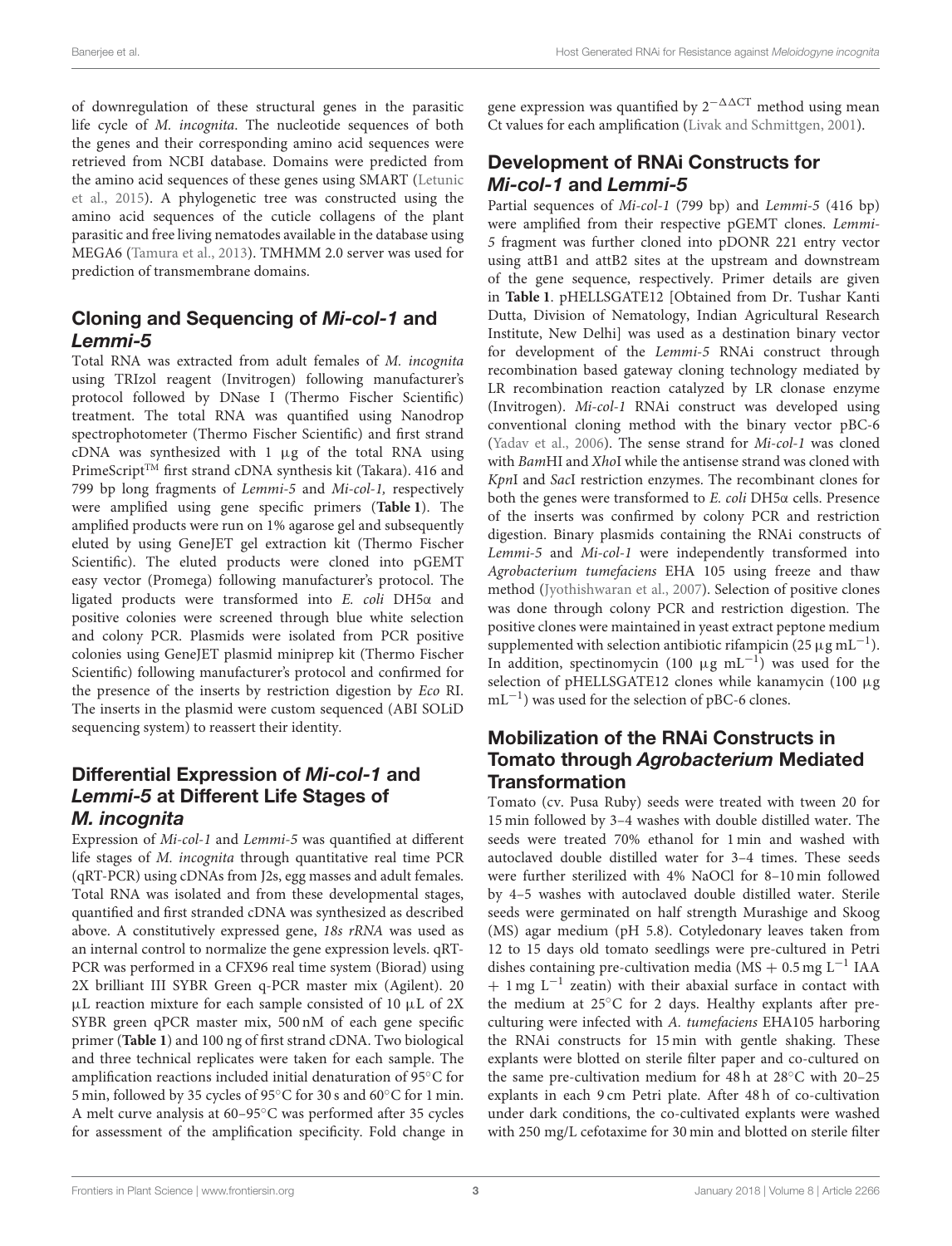TABLE 1 | List of primers used for PCR amplification, pGEMT cloning and southern blotting, RNAi vector cloning and expression analysis.

| Gene                                                   | <b>Primer name</b> | <b>Primer sequence</b>               |  |
|--------------------------------------------------------|--------------------|--------------------------------------|--|
| PCR AMPLIFICATION, pGEMT CLONING AND SOUTHERN BLOTTING |                    |                                      |  |
| $Mi$ -col-1                                            | $col-1-F$          | <b>TACGAGGCCAGAATTAAGGC</b>          |  |
|                                                        | $col-1-R$          | CATTTCCAGGTTGACCGGGT                 |  |
| Lemmi-5                                                | Lemmi-5-416-F      | <b>AGCCTCGTTCTAACCCCTTC</b>          |  |
|                                                        | Lemmi-5-416-R      | <b>TCCGTTCTTTCCTGGTTGTC</b>          |  |
| <b>RNAI VECTOR CLONING</b>                             |                    |                                      |  |
| Lemmi-5-atth                                           | Lemmi-5-attbF      | GGGGACAAGTTTGTACAAAAAAGCAGGCTAGCCTCG |  |
|                                                        |                    | <b>TTCTAACCCCTTC</b>                 |  |
|                                                        | Lemmi-5-attbR      | GGGGACCACTTTGTACAAGAAAGCTGGGTTCCGTTC |  |
|                                                        |                    | <b>TTTCCTGGTTGTC</b>                 |  |
| $Mi$ -col-1                                            | Mi-col-1-SF        | TCTGCAGGATCCTACGAGGCCAGAATTAAGGC     |  |
|                                                        | Mi-col-1-SR        | TCTGCACTCGAGCATTTCCAGGTTGACCGGGT     |  |
|                                                        | Mi-col-1-ASF       | TCTGCAGAGCTCTACGAGGCCAGAATTAAGGC     |  |
|                                                        | Mi-col-1-ASR       | TCTGCAGGTACCCATTTCCAGGTTGACCGGGT     |  |
| <b>EXPRESSION ANALYSIS</b>                             |                    |                                      |  |
| $Mi$ -col-1                                            | Col-1-art-F        | <b>TCAACCTGGAAATGACGGAG</b>          |  |
|                                                        | Col-1-grt-R        | <b>CGTCGATGGCGCAATATTTG</b>          |  |
| Lemmi-5                                                | Lemmi-5-art-F      | <b>CTCTGCTTGGAATGATTTGATGG</b>       |  |
|                                                        | Lemmi-5-art-R      | <b>GGAACGTTTCTGCCTGTAGAG</b>         |  |
| 18S rRNA (M. incognita)                                | 18S-Mi-grt-F       | TCAACGTGCTTGTCCTACCCTGAA             |  |
|                                                        | 18S-Mi-grt-R       | TGTGTACAAAGGGCAGGGACGTAA             |  |
| 18S rRNA (S. lycopersicum)                             | 18S-SI-grt-F       | CGCGCGCTACACTGATGTATTCAA             |  |
|                                                        | 18S-SI-grt-R       | TACAAAGGGCAGGGACGTAGTCAA             |  |

paper and transferred to selection medium (MS + 0.5 mg  $L^{-1}$ IAA + 1 mg L<sup>-1</sup> zeatin + 100 mg L<sup>-1</sup> kanamycin + 250 mg L −1 cefotaxime). The selection plates were incubated at 24◦C with 16/8 h of light/dark photoperiod. Healthy calluses were cut and transferred to shooting medium (MS + 0.5 mg L<sup>-1</sup> IAA + 2 mg  $L^{-1}$  zeatin + 100 mg  $L^{-1}$  kanamycin + 250 mg  $L^{-1}$  cefotaxime) for shoot induction and elongation. After every 15 days, the healthy explants were sub-cultured into fresh shooting medium for shoot induction and elongation. The regenerated shoots were excised from the callus and transferred on to the rooting medium  $(MS + 0.5$  mg L<sup>-1</sup> IAA + 100 mg L<sup>-1</sup> kanamycin + 250 mg L<sup>-1</sup>cefotaxime). After 20-25 days, tomato plantlets with welldeveloped shoots and roots were transferred to 10 cm diameter pots containing 50% soil rite mixed with autoclaved soil for hardening. After hardening, the plants were transferred to growth chambers and maintained under the controlled condition at 25  $\pm$  2°C with a photoperiod of 16/8 h (light/dark) at National Phytotron Facility, ICAR-IARI, New Delhi.

### Molecular Confirmation of  $T_0$  Transgenic Events by PCR

Healthy leaves from  $T_0$  events were used for genomic DNA isolation from cetyltrimethyl-ammonium bromide (CTAB) method (Murray and Thompson, 1980). Approximately one gram of fresh, green and healthy leaf tissues were ground to fine powder in pre-chilled mortar and pestle using liquid nitrogen. 15 mL of pre-warmed (65◦C) CTAB-DNA extraction buffer (1 M Tris-HCl; 0.5 M EDTA pH 8.0; 4 M NaCl and 0.1 M β-mercaptoethanol) was added to each powdered leaf sample and each sample was transferred to autoclaved Oakridge centrifuge tubes. These tubes containing the samples were incubated at 65◦C in the water bath for an hour with intermittent mixing. 15 mL of phenol: chloroform: isoamyl alcohol (25:24:1) was added to each sample and mixed gently by inverting the tubes followed by centrifugation at 20,000  $\times$  g for 15 min at room temperature. The upper aqueous layer from the tubes were carefully pipetted out and transferred into new Oakridge tubes. 12 mL of chloroform: isoamyl alcohol (24:1) mixture was added to each tube containing the aqueous layer obtained from previous step followed by centrifugation at 20,000  $\times$  g for 15 min at room temperature. The upper aqueous layer from the tubes were carefully pipetted out and transferred into new Oakridge tubes and 0.6 volume of chilled isopropanol was added to each tube and stored overnight at −20◦C for precipitation. After overnight incubation, the tubes were centrifuged at 10,000  $\times$  g for 10 min at 4 $\rm ^{\circ}C$ . The supernatant from each tube was discarded and pellets were washed with 2 mL of 70% ethanol by centrifugation at  $10,000 \times g$  for 10 min at 4 ◦C. The supernatant from each tube was discarded completely and the pellets were allowed to air-dry. Each pellet sample was dissolved in 200 µl of nuclease free water. For purification of DNA,  $1 \mu l$  of RNase A (10 mg/ml stock) was added to each tube and incubated at 37◦C for 2 h in a dry bath. Equal volumes of phenol: chloroform: isoamyl alcohol in the ratio of 25:24:1 was added to each tube, mixed by inversion and centrifuged at  $10,000 \times g$  for 5 min at room temperature. The upper aqueous phase was collected in fresh microcentrifuge tubes, 2 volumes of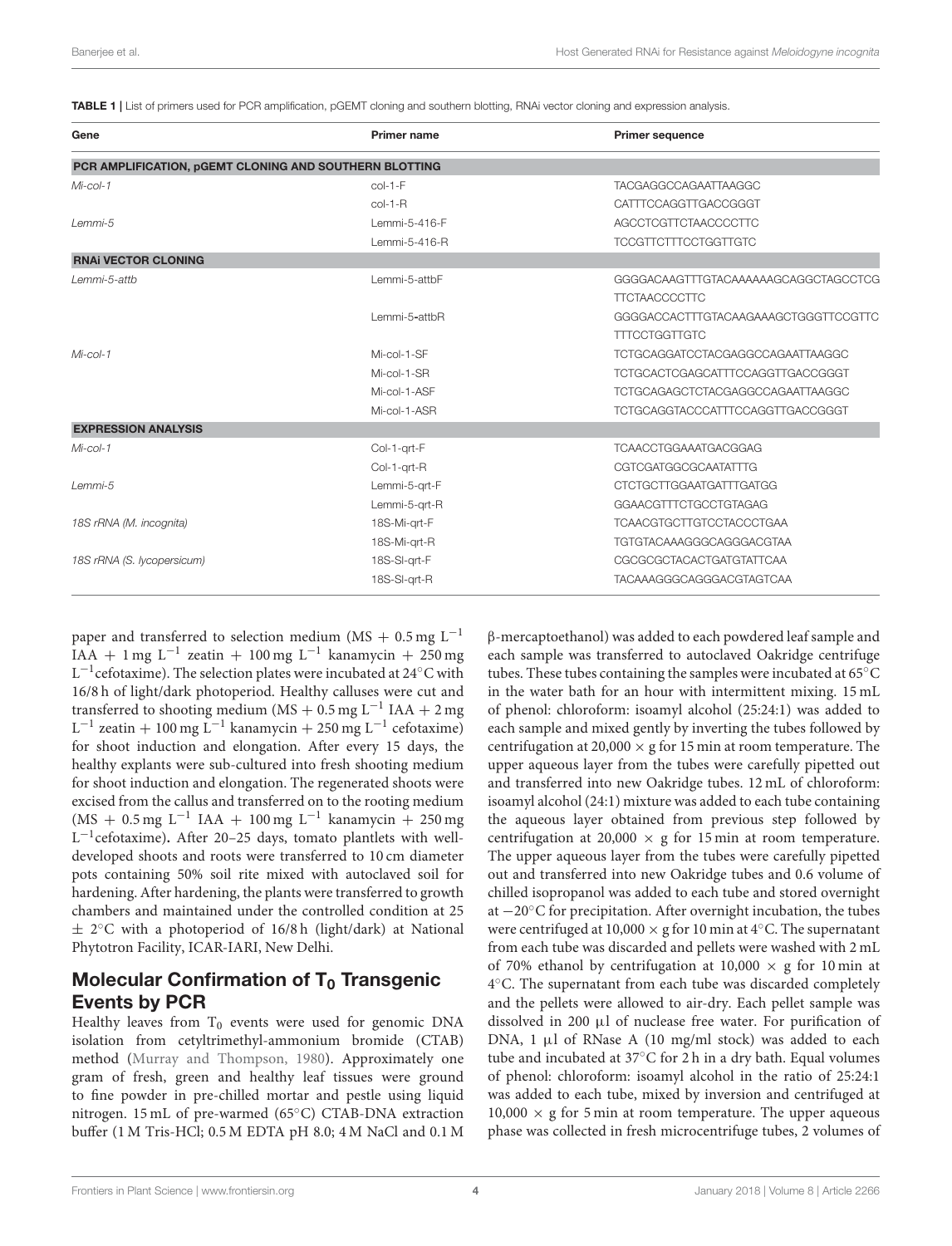chilled isopropanol was added to each tube, mixed properly by inverting and incubated overnight at −20◦C. Next day, the tubes were subjected to centrifugation at  $10,000 \times g$  for 5 min at 4°C and each pellet was washed with 2 ml of 70% ethanol, air dried and dissolved in 100  $\mu$ l of nuclease free water. Purity of the DNA was checked on agarose gel (0.8%) and quantification was done using nanodrop spectrophotometer (Thermo Fischer Scientific).

The presence of the transgenes in the putative  $T_0$  plants was confirmed through PCR using gene specific primers (**Table 1**). Each PCR mixture (25  $\mu$ l) contained 100 ng of first strand cDNA,  $1 \times$  Taq buffer, 10 mmol/L dNTP, 20  $\mu$ mol/L of each primer, 3.5 mmol/L MgCl2 and 1.5 U Taq DNA polymerase (Fermentas). The PCR products were separated on 1.2% agarose gel through gel electrophoresis.

### Development of  $T_0$  Clones and  $T_1$ Transgenic Events

Clones of  $T_0$  tomato plants were developed through hydroponics. Growing branches from  $T_0$  plants were cut appropriately and put on conical flasks filled with water at the National Phytotron Facility.  $T_0$  clones with well-developed roots were transferred to 10 cm pots after the development of healthy roots. Fruits were harvested from  $T_0$  tomato plants, seeds were extracted,



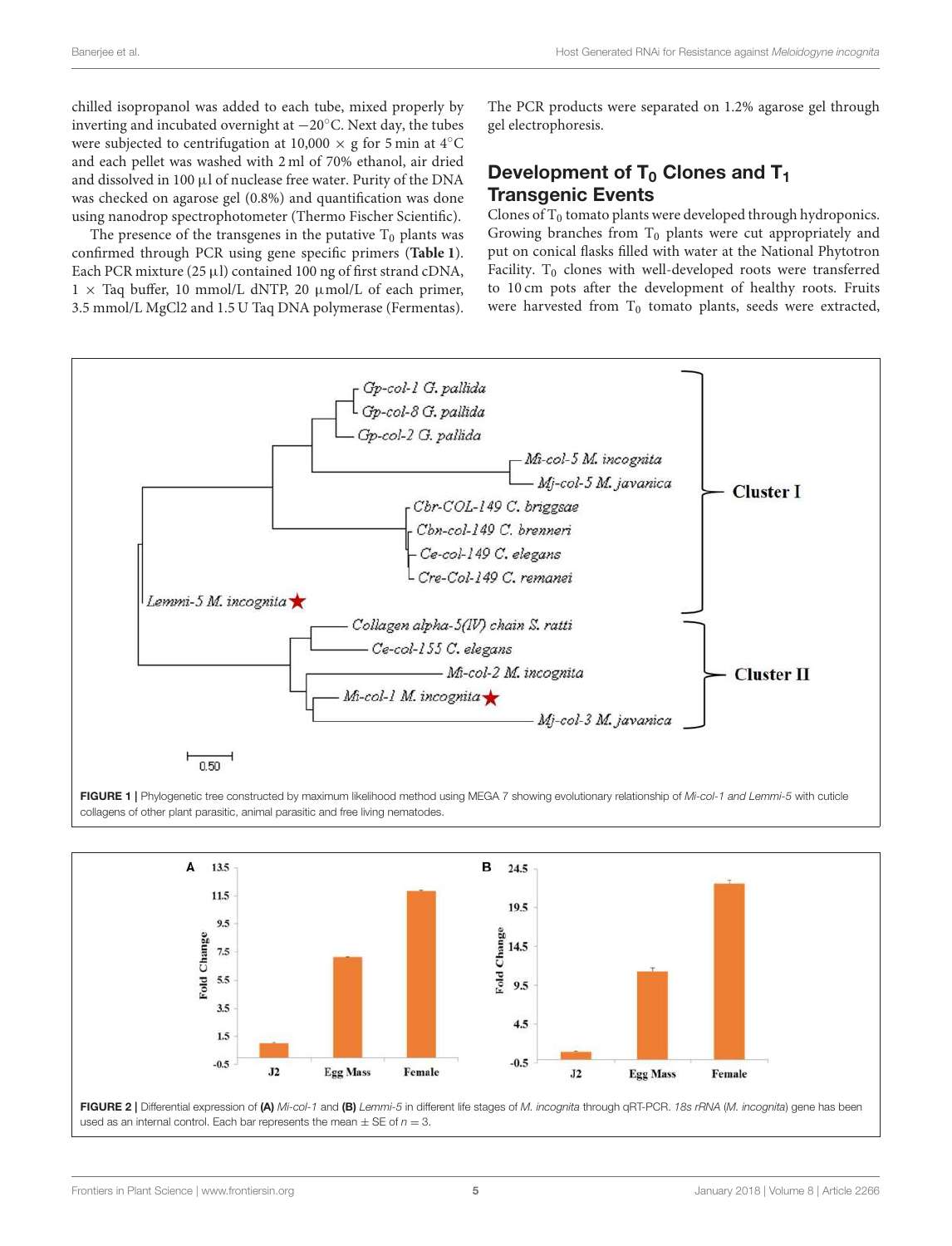germinated and the developing seedlings were transferred to 10 cm pots.

## Molecular Analysis of  $T_1$  Transgenic Tomato Events

#### DNA Isolation from  $T_1$  Transgenic Tomato Events and **PCR**

Genomic DNA was isolated and purified as described previously from putative  $T_1$  tomato plants. The presence of the transgenes in the putative  $T_1$  plants was confirmed through PCR using gene specific primers for Mi-col-1 and Lemmi-5 as described previously.

#### Southern Blot to Confirm the Transgene Integrity

Twenty microgram of genomic DNA isolated from  $T_1$  tomato transgenic plants were used for southern blotting through nonradioactive biotin labeling method. The genomic DNA of each transgenic event and control was digested with 50 units of BamHI and HindIII restriction enzymes in the recommended 1X NEB buffer (New England Biolabs) separately. The 50 µL reaction mixtures were incubated at 37◦C overnight. The digested DNA was separated on 0.8% agarose gel. The gel was pre-run at 30 V for 10 min followed by loading of sample in the gel. The voltage applied across the gel was 90 V for 4–5 h. The gel was stained with ethidium bromide (30  $\mu$ L/300 mL) for 15 min and visualized under UV light. The gel was then soaked in gel tray containing 250 mL of de-purination solution for 15 min. Subsequently, the gel was washed with single distilled water three times and soaked in 250 mL of denaturation solution with gentle shaking for 45 min on rocker platform followed by four times washing with sterile distilled water and again soaked in 250 mL sterile neutralization buffer with gentle shaking for 15 min on a rocker platform.

The assembly for dry capillary blotting was set up. Whatman paper (No. 3) wick was kept on platform in such a way that the



FIGURE 3 | Different stages in the development in transgenic tomato plants carrying *Mi-col-1* and *Lemmi-5* dsRNAs independently. (A) Tomato leaf explants in the precultivation medium, (B) Explants in the selection medium, (C) Development of callus in the selection medium, (D) Development of shoots in the shooting medium, (E) Development of roots in the rooting medium, (F) Putative transgenics in the pots for hardening, (G) Further growth and hardening of putative transgenic plants in the National Phytotron Facility, (H) Development of fruits in the putative transgenic plants.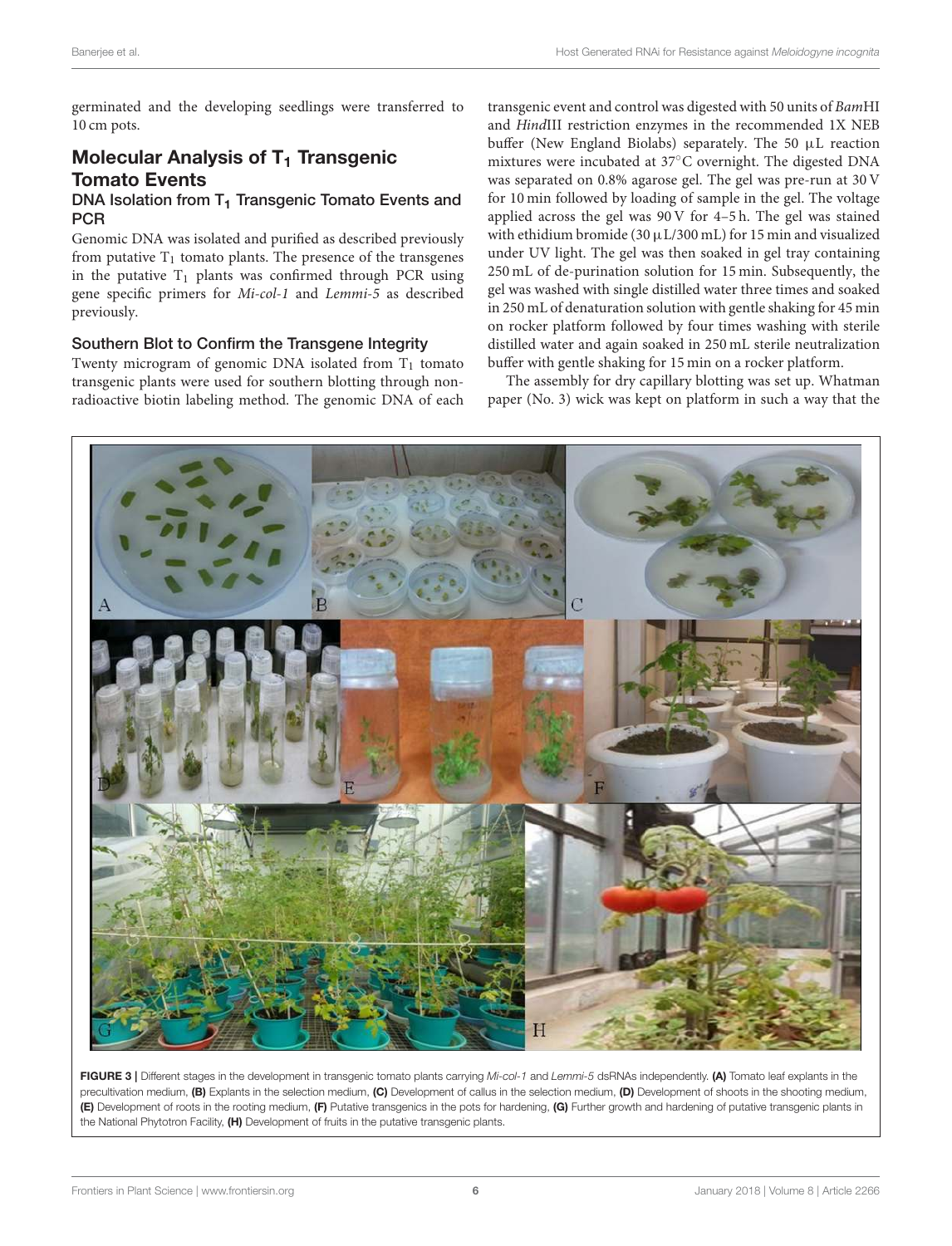

insert from the DNA isolated from putatively transgenic events of *Mi-col-1*. Lane M: 1 kb ladder, lanes 1–9: T<sub>0</sub> transgenic events, lane PC: positive control (pGEMT clone of *Mi-col-1*), lane WT, Wild type; lane EVC, Empty vector control; (B) Amplification of *Lemmi-5* insert from the DNA isolated from putatively transgenic events of Lemmi-5. Lane M: 1 kb ladder, lanes 1-8: T<sub>0</sub> transgenic events, lane PC, positive control (pGEMT clone of Lemmi-5); lane WT, Wild type; lane EVC, Empty vector control.



C1.6, C1.15 and C1.24; *Lemmi-5* events are L1.1, L1.3, L1.9, L1.10, L1.16, and L1.21; PC denotes positive control probe of respective genes; WT denotes untransformed wild type tomato "Pusa Ruby," EVC denotes empty vector controls for the respective gene constructs.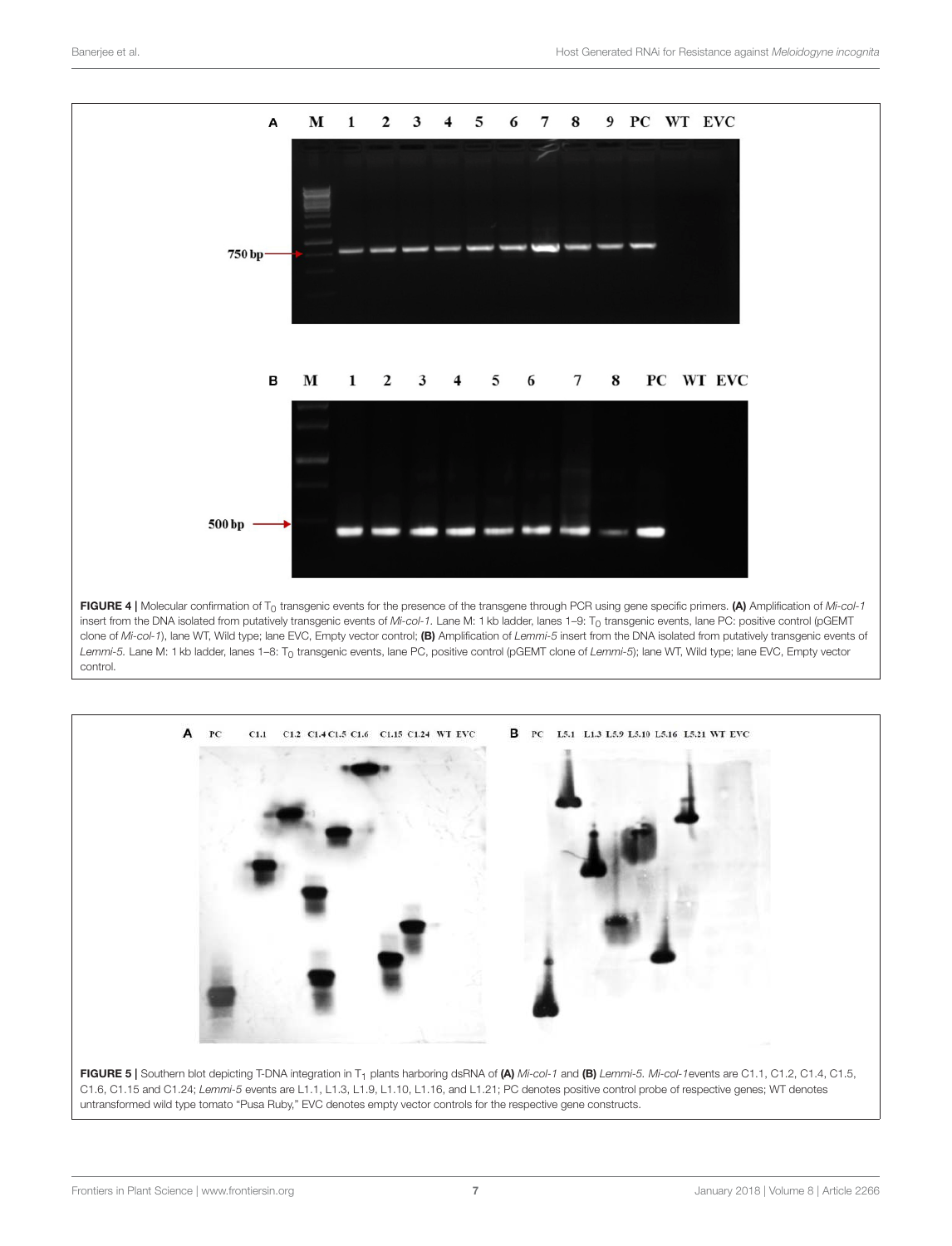ends dipped well in the 10X SSC. 10X SSC was poured on the wick and bubbles were removed by rolling a clean glass rod over it. The gel was carefully kept inverted on the wick. A positively charged nylon membrane (Axiva) was cut to the same size as the gel, soaked in 10X SSC for 10 min and placed over the gel. Three pieces of Whatman paper (No. 3) of the same size as the gel were soaked in 10X SSC and placed over the membrane. A clean glass rod was rolled over to remove the excess of SSC buffer and air bubbles which may interfere with the transfer process. On this, 5–7 cm thick stack of dry blotting sheets (of same size as the gel) were placed, followed by a glass-plate and a weight of 500 g. The transfer was allowed to continue for 18 h, after which the assembly was dismantled and membrane was washed with 2X SSC buffer. The DNA transferred onto the membrane was cross-linked by exposing the membrane to UV rays (120 mJ) for 90 s and the blot was stored at 4℃ for further use. The probes were prepared using biotin decalabel DNA labeling kit (Thermo Fischer Scientific) according to manufacturer's protocol. The membranes were treated with the prehybridization solution for 3–4 h with shaking at 42◦C followed by subsequent treatment with hybridization solution overnight at 42◦C. The presence of the transgenes was detected using biotin chromogenic detection kit using manufacturer's protocol (Thermo Fischer Scientific).

#### Quantitative Expression of Mi-col-1 and Lemmi-5 dsRNAs in Transgenic Lines

To quantify the expression of Mi-col-1 and Lemmi-5 in the transgenic tomato events, leaves were cut from the PCR positive T<sup>1</sup> plants and total RNA was isolated, quantified and first strand cDNA were synthesized. For analyzing the expression of the target genes, qRT-PCR was performed as described above. 18sRNA gene (S. lycopersicum) was used as an internal control. The primer details are mentioned in **Table 1**.

#### Nematode Infection Assays for Transgenic Plants Expressing Mi-col-1 and Lemmi-5 dsRNAs

 $T_1$  transgenic plants were grown in 10 cm pots in a growth chamber at 24◦C with 16/8 h light/dark photoperiod. 20 days old  $T_1$  and untransformed control plants were inoculated with approximately 1000 freshly hatched J2s and were grown at National Phytotron Facility, New Delhi at 24◦C with 16/8 h light/dark photoperiod for 35 days. After 35 days, the plants were uprooted, the roots were washed, and total number of egg masses, eggs per egg mass, galls and adult females were counted for each individual plant. The size and shape of the adult females were observed under the microscope (Eclipse 80i and stereomicroscope SMZ1000, Tokyo, Japan) and images were captured using Nikon DS-Fi2 camera attached to the microscope. The area and diameter of the females isolated from wild type and transgenic plants were measured using the microscope software. Nematode multiplication factor [(number of egg masses  $\times$ number of eggs per egg mass)  $\div$  nematode inoculum level] was also calculated for each plant to assess the effect of host generated RNAi on reproductive potential of M. incognita. Sets of data obtained for  $T_1$  transgenic plants expressing  $Mi$ -col-1 and Lemmi-5 dsRNAs were compared with that of wild type untransformed plants. Six replicates per treatment were used for this study and the data sets were subjected to one-way analysis of variance (ANOVA). The means were reported as significant or non-significant according to the Tukey's test  $(P < 0.05)$ using SPSS statistics software (Version-2.0, IBM, Chicago, USA).

#### Target Gene Expression Analysis in Adult Females Extracted from Transgenic Plants

Adult females were extracted from untransformed wild type and  $T_1$  transgenic plants expressing Mi-col-1 and Lemmi-5 dsRNAs 35 days post inoculation. Total RNA was isolated from these adult females and first strand cDNA was synthesized as described above. Transcript abundance of Mi-col-1 and Lemmi-5 was quantified using real time PCR as described above. M. incognita 18s rRNA was used as internal control gene. Primer details are given in **Table 1**. Two biological and three technical replicates were used for this study.

# RESULTS

#### *In Silico* Analysis of *Mi-col-1* and *Lemmi-5*

Nucleotide sequences of Mi-col-1 (Accession no. U40766) and Lemmi-5 (Accession no. AF006727) were retrieved from NCBI



FIGURE 6 | Expression analysis of (A) *Mi-col-1* and (B) *Lemmi-5* dsRNAs in their respective transgenic tomato events using qRT-PCR. *18s rRNA* (*S. lycopersicum*) gene has been used as an internal control. Each bar represents the mean  $\pm$  SE of  $n = 3$ .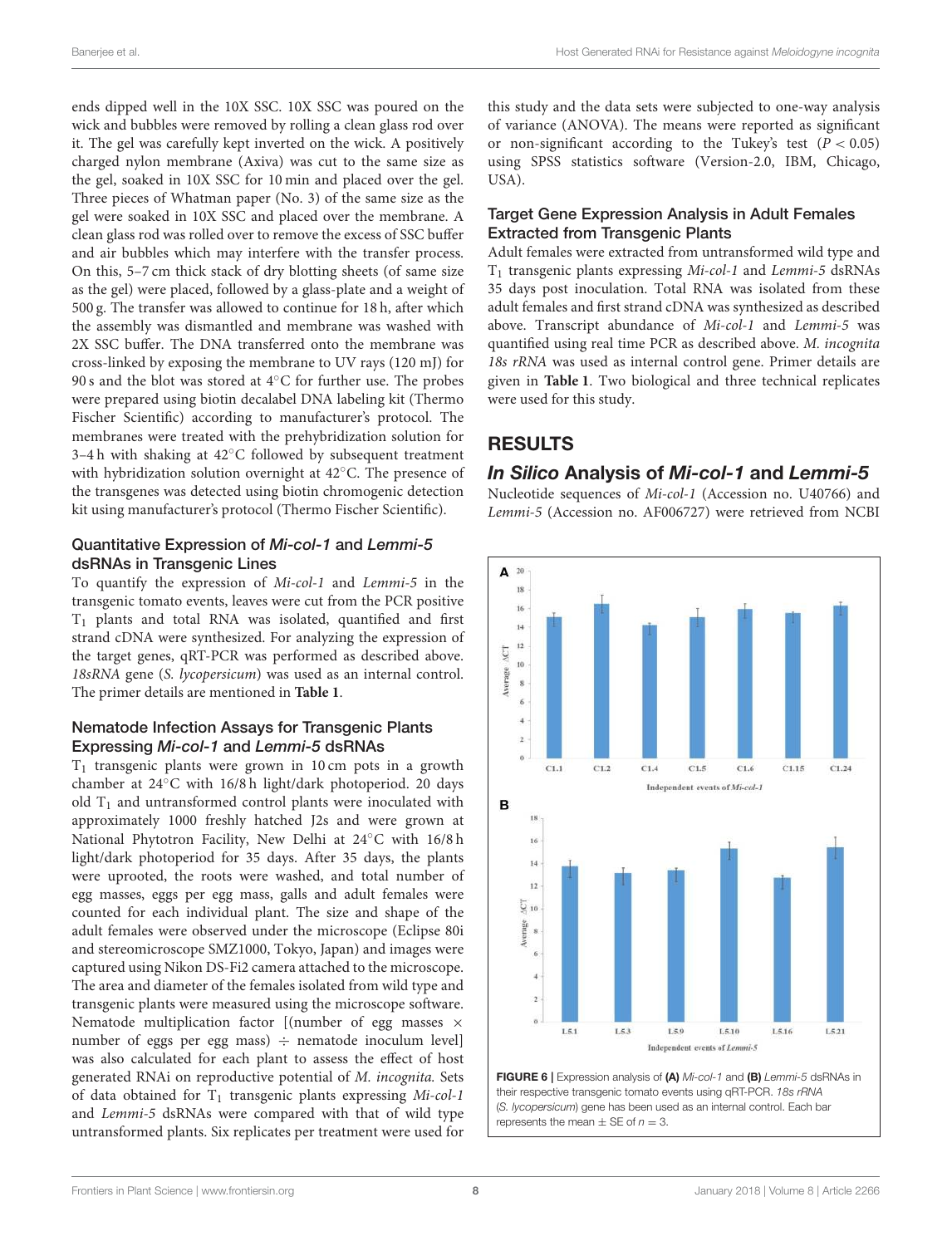Genbank. The nucleotide sequences of these two genes showed no significant similarities. Further, the conserved cystein patterns of the deduced amino acid sequences revealed that Mi-col-1 belongs to group 3 of nematode cuticle collagens, while Lemmi-5 belongs to group 1a according to the classification proposed by Johnstone (2000) (Figure S1). Primary structural properties of the deduced amino acid sequences are listed in Table S1. SMART domain analysis revealed the presence of nematode cuticle collagen N terminal domains in Mi-col-1 (between amino acids 12–64), as well as Lemmi-5 (between amino acids 5–58). In Mi-col-1, two pfam collagen domain between amino acids 160–219 and 220–219 were also predicted (Figure S2). Presence of a transmembrane domain was predicted for both the sequences (Figure S3), however, amino acid composition in the domain varied for Mi-col-1 and Lemmi-5. Phylogenetic tree based on predicted amino acid sequences showed two clusters. Lemmi-5 formed a separate sub-cluster within cluster I, while Mi-col-1 was placed in cluster II and showed close relationship with Mi-col-2 and Mj-col-3 (**Figure 1**).

#### Differential Expression of *Mi-col-1* and *Lemmi-5* at Different Life Stages of *M. incognita*

Relative expression of Mi-col-1 and Lemmi-5 in egg masses, J2s and adult female stages of M. incognita was quantified through qRT-PCR. Expression of both the genes were found to be maximum in adult females followed by egg masses and J2s. Using expression levels in pre parasitic J2s as reference, 11.8 folds higher expression of Mi-col-1 was observed in adult females, while around 7 folds higher expression of Mi-col-1 was found in egg masses. Similarly, expression of Lemmi-5 was around 22.5 and 11.3 folds higher in adult females and egg masses, respectively compared to its expression in pre parasitic J2s (**Figure 2**).

#### Transformation of Tomato Plants and Their Molecular Analysis for T-DNA Integration

dsRNA constructs of Mi-col-1 and Lemmi-5 were transformed into tomato plants through A. tumifaciens mediated transformation to generate  $T_0$  population (**Figure 3**).



FIGURE 7 | Effect of host generated RNAi of Mi-col-1 on (A) relative number of females/plant; (B) egg masses/plant; (C) eggs/egg mass; and (D) multiplication factor in transgenic tomato events (C1.1, C1.2, C1.4, C1.5, C1.6, C1.15, and C1.24) and wild type (W) tomato plants after 35 days of inoculation. Each bar represents mean ± standard error of six different plants of each event. Bars with different letters indicate statistically significant difference between the treatments (*P* < 0.05) according to Tukey's test (Tukey's HSD).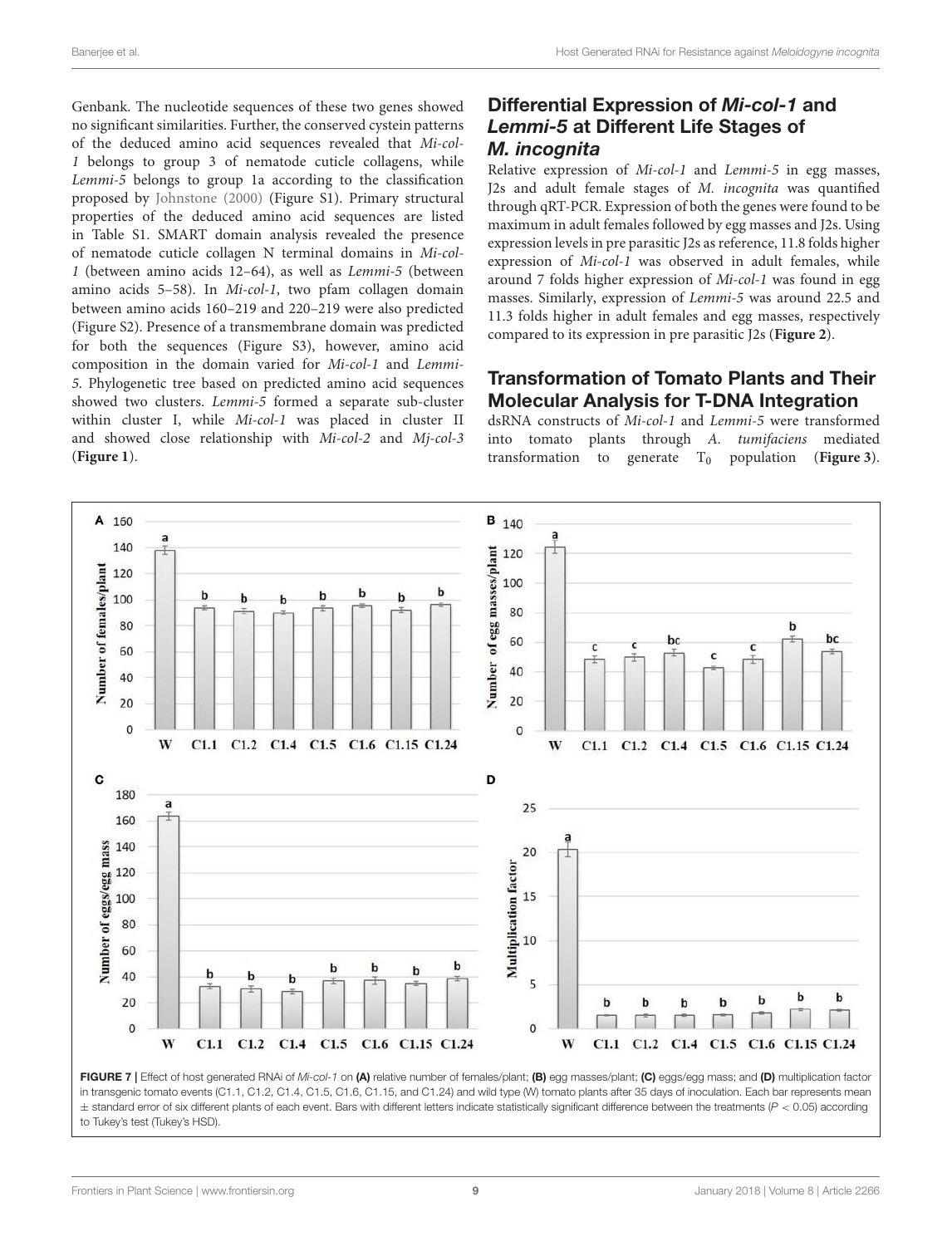Preliminary screening of  $T_0$  events was carried out by PCR with target gene specific primers. Amplification of 799 bp gene specific DNA of  $Mi$ -col-1 was observed in all the nine  $T_0$  events of Mi-col-1. Similarly, 416 bp long fragment was amplified from all the eight putative events of Lemmi-5 (**Figure 4**).

### Molecular Analysis of T<sub>1</sub> Transgenic Plants through PCR and Southern Blotting

 $T_1$  plants were generated from the seeds obtained from  $T_0$ plants grown in the NPF, ICAR-IARI, New Delhi. A total of  $7$  T<sub>1</sub> events were generated for *Mi-col-1*, while 6 events were generated for Lemmi-5. Preliminary screening of  $T_1$  plants was carried out by PCR with target gene specific primers. Genomic DNA was isolated from leaf tissues of putative  $T_1$ plants of Mi-col-1 and Lemmi-5. Presence of transgene was detected in all the  $T_1$  events for Mi-col-1 and Lemmi-5 RNAi transgenic lines. The PCR confirmed  $T_1$  events for *Mi-col-1* and Lemmi-5 were further subjected to southern blotting for T-DNA integration and copy number analysis. Out of the seven Mi-col-1 transgenic events, C1.4, had two insertions, while all other events had single insertions. All the six transgenic events for Lemmi-5 had single insertions. Hybridization bands were not detected in wild type untransformed and empty vector controls (**Figure 5**).

### Quantitative Expression of *Mi-col-1* and **Lemmi-5** in T<sub>1</sub> Transgenic Events

dsRNA transcript accumulation and expression was validated by qRT-PCR analysis of the selected transgenic events of Mi-col-1 and Lemmi-5. An increased transcript expression was observed in all the events for Mi-col-1 and Lemmi-5 as compared to the wild type. However, variation in the expression was observed among the respective events. Event C1.4 showed highest expression level of Mi-col-1 dsRNA among all the events in terms of average  $\Delta CT$ values, while Lemmi-5 dsRNA expression was found to be highest in the event L5.16 (**Figure 6**). These results further insured the expression of the desired dsRNAs in the transgenic events of Mi-col-1 and Lemmi-5.

### Effect of Host Delivered RNAi on *M. incognita* Infection on T<sub>1</sub> Tomato Lines

In order to study the effect of host delivered RNAi of Mi $col-1$  and Lemmi-5 on M. incognita infection in tomato,  $T_1$ plants confirmed for the presence and expression of Mi-col-1 and Lemmi-5 were inoculated with 1,000 freshly hatched  $12s/pot$ . T<sub>1</sub> plants of seven independent events were evaluated in case of Micol-1, while six independent events were evaluated for Lemmi-5 transgenic plants 35 days post infection. Nematode infection was scored and assessed by means of number of galls, females, egg



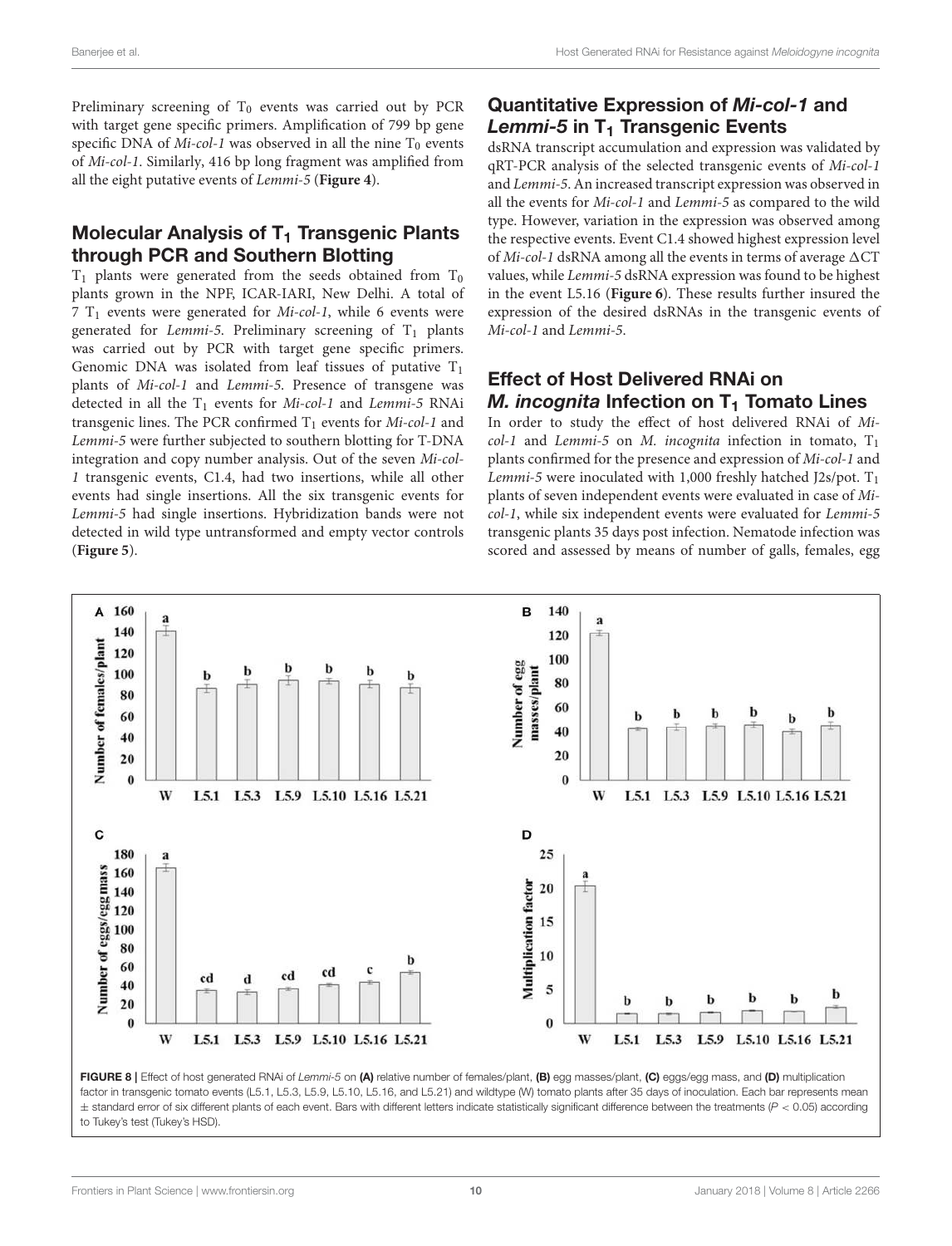masses, eggs per egg masses and size of adult females in  $T_1$  plants in comparison with wild type plants (**Figures 7**, **8**). Reduction in the number of adult females was observed in  $T_1$  plants as compared to the wild type and the percentage of reduction was 30.80–35.00% for Mi-col-1 transgenic lines and 34.15–38.54% for Lemmi-5 transgenic lines. Furthermore, the size of the adult females was heavily distorted and deformed in both Mi-col-1 and Lemmi-5 transgenic lines (**Figure 9**). Mean area of females isolated from wild type plants was calculated as 86,580.10  $\mu\text{m}^2$ . Whereas, the mean area of females isolated from transgenic plants expressing Mi-col-1 and Lemmi-5 dsRNA were calculated as 50,854.10 and 37,681.40  $\mu$ m<sup>2</sup>, respectively. Similarly, mean diameter of females isolated from wild type plants was calculated as  $360.10 \,\mathrm{\upmu m}$ ; whereas, the mean diameter of females isolated from transgenic plants expressing Mi-col-1 and Lemmi-5 dsRNA were calculated as  $231.00$  and  $199.70 \,\mu$ m, respectively. Statistical analysis revealed significant reduction in the area and diameter of the females isolated from transgenic plants expressing Mi-col-1 and Lemmi-5 as compared to those isolated from wild type plants (**Table 2**). The fecundity of the nematodes also got hampered as indicated by the reduction in number of egg masses/plant in the range of 50.06–65.73% and 57.30–66.44% in Mi-col-1 and Lemmi-5 RNAi transgenic lines, respectively. The number of eggs/egg masses also reduced significantly in the range of 76.07– 82.59% and 67.13–79.56% in Mi-col-1 and Lemmi-5 RNAi lines, respectively. Nematode multiplication factor (MF) determines successful establishment of the concerned nematode in the host plants by representing parasitic and reproductive fitness of the nematode. The multiplication factor of the nematodes in the transgenic events expressing Mi-col-1 was calculated to be 1.51– 2.17 among the events as compared to a multiplication factor of 20.39 in the wild type untransformed plants. Similarly, in transgenic events expressing Lemmi-5 dsRNA, the multiplication factor ranged from 1.48 to 2.49 as compared to a multiplication factor of 20.35 in the wild type untransformed plants. However, No significant reduction in number of galls was observed in the transgenic events as compared to the wild type.

qRT-PCR analysis of Mi-col-1 and Lemmi-5 gene expression in the females isolated from the roots of transgenic tomato events expressing the respective dsRNAs revealed significant down regulation of the target genes further indicating successful host delivered RNAi in transgenic plants. Expression levels of Mi-col-1 was reduced in the range of 67.69–91.30% in the females isolated from tomato lines expressing Mi-col-1 dsRNA. Similarly, the reduction in the expression levels of Lemmi-5 was found to be in the range of 79.55–96.12% in the females extracted from the tomato transgenic lines expressing Lemmi-5 dsRNA (**Figure 10**).

### **DISCUSSION**

The cuticle of RKNs like M. incognita performs multiple functions like protection from external environment, interaction with soil and host environment, movement and locomotion and defines the shape and development of the nematode during its pre-parasitic and parasitic life cycle. About 80% of the nematode cuticle consists of collagens (Kingston, 1991). Although more than 150 cuticle collagen genes have been characterized in C. elegans, only a few genes have been identified in PPNs. In M. incognita; Mi-col-1, Mi-col-2, Lemmi-5, and Mi-col-5 have been characterized and are reported to have differential expression at different stages of its life cycle (Van Der Eycken et al., 1994; Ray and Hussey, 1995; Wang et al., 1998; Banerjee et al., 2017a). Mutations in the cuticle collagen genes in C. elegans have resulted in morphological defects like dumpy,



FIGURE 9 | Deformation in the shape of mature females isolated from tomato plants expressing dsRNAs of (B) *Mi-col-1* and (C) *Lemmi-5* as compared to the healthy females isolated from (A) Wild type, 35 days post inoculation.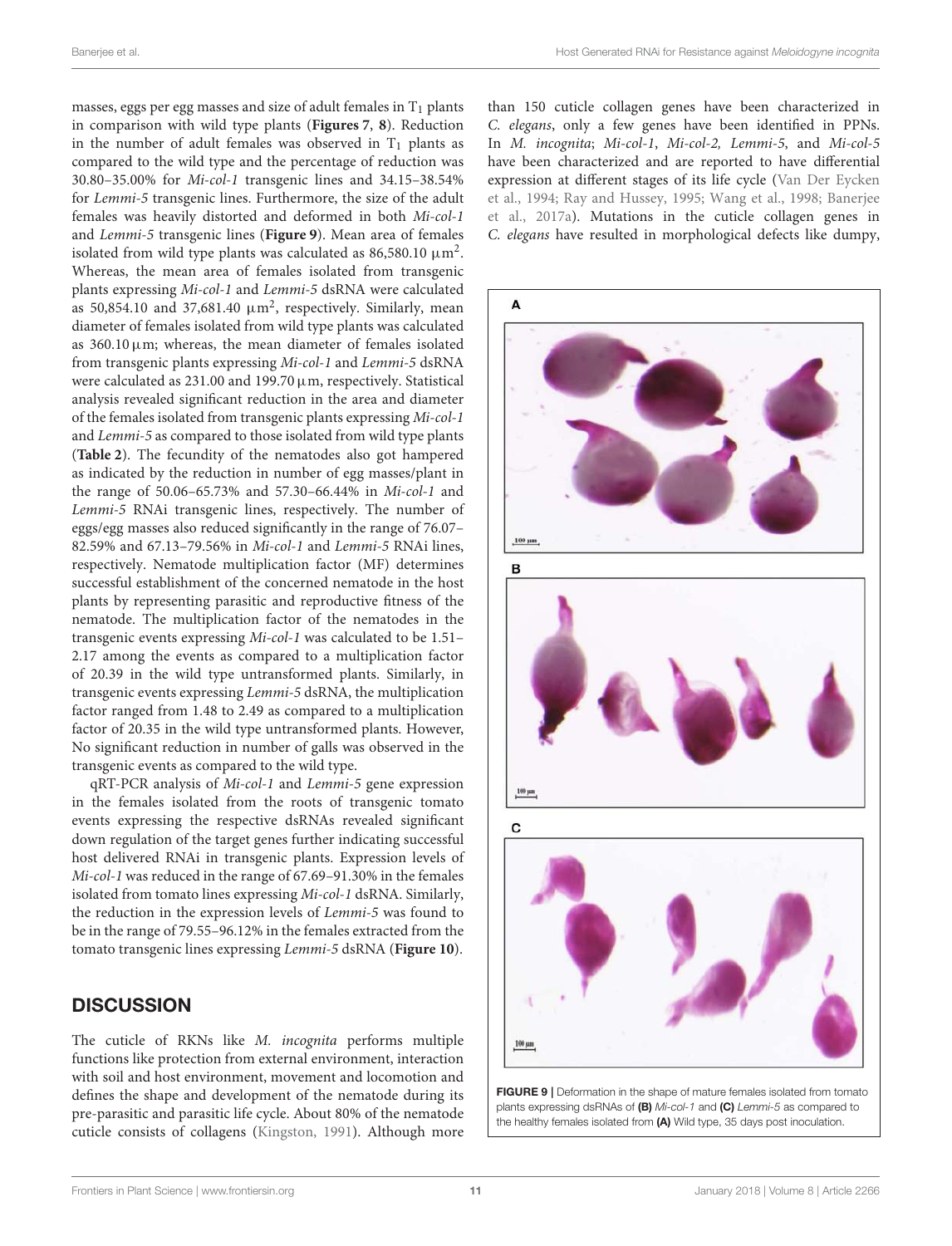| Treatment | Mean area $(\mu m^2)$ | Mean transformed area (sqrt) $\pm$ SE | Mean diameter $(\mu m)$ | Mean diameter $\pm$ SE |  |
|-----------|-----------------------|---------------------------------------|-------------------------|------------------------|--|
| Wild type | 86580.10b             | $287.0417 \pm 21.56$ b                | 360.10b                 | $360.10 \pm 11.76$ b   |  |
| Mi-col-1  | 50854.10a             | $222.95 + 11.28a$                     | 231.00a                 | $231.00 \pm 14.18a$    |  |

*Lemmi-5* 37681.40a 191.6331 ± 10.31a 199.70a 199.70 ± 14.44a

TABLE 2 | Area and diameter of *Meloidogyne incognita* females isolated from wild type and transgenic RNAi lines.



roller and blister phenotypes leading to larval and embryonic death (Johnstone, 2000; Page and Johnstone, 2007). RNAi of four cuticle collagen genes known as dumpy genes (Bx-dpy-2, 4, 10, and 11) resulted in morphological aberrations like small dumpy body size and reduced body length in the pinewood nematode, Bursaphelenchus xylophilus (Wang et al., 2016). The authors demonstrated that the nematodes fed on filamentous fungus Fusarium oxysporum transformed with the target dsRNA constructs brought about RNAi silencing of the target dumpy genes in B. xylophilus. However, our study is the first report on the host generated RNAi of cuticle collagen genes in PPNs. Multiple molting of M. incognita during its life cycle makes the cuticle collagen genes potential targets for silencing to understand the effect and lethality of individual genes and possible chances of its effect on the overall development and parasitism of M. incognita.

The target genes Mi-col-1 and Lemmi-5 did not show similarities at the nucleotide and amino acid level. The conserved pattern of cystein residues showed that they belong to different groups of cuticle collagen genes. Phylogenetic analysis based on amino acid sequences also placed them in different clusters. However, pattern of differential expression of these genes at different life stages of the life cuticle of M. incognita is similar. In agreement with the earlier reports (Ray and Hussey, 1995; Wang et al., 1998), both the genes showed maximum expression in adult females followed by egg masses and J2s. However, relative folds of expression in adult females and egg masses compared to J2s were higher in case of Lemmi-5. Hence, despite their structural differences, both the genes appear to be involved in the cuticle development, maintenance and thickening of adult females and eggs. Unlike Mi-col-1 and Lemmi-5, a recently characterized cuticle collagen gene Mi-col-5 was reported to express more in egg masses followed by adult females and J2s (Banerjee et al., 2017a). Therefore, like C. elegans, the cuticle collagen formation seems to be governed by different collagen genes at different stages of the life cycle of PPNs like M. incognita.

Transgenic tomato plants independently expressing Mi-col-1 and Lemmi-5 dsRNAs were developed through Agrobacterium mediated transformation. The integration and inheritance of the transgenes were demonstrated by PCR and southern blotting. The expression of the dsRNAs in the respective transgenic lines analyzed through qRT-PCR also indicated stable transformation of the T-DNA harboring the dsRNA constructs of the target genes. Transgenic tomato lines were inoculated with M. incognita J2s to evaluate the effect of silencing of the target cuticle collagen genes through host delivered RNAi. Significant reduction in number of adult females, number of egg masses per plant and number of eggs per egg masses was observed. This indicates that both Mi-col-1 and Lemmi-5 are involved in the development and maintenance of the adult female cuticle which also seems to have affected the fecundity of nematodes and their ability to lay eggs as reflected by the steep reduction in the number of eggs and eggs per egg masses in the independent tomato lines expressing Mi-col-1 and Lemmi-5 dsRNA. Reduction in the nematode multiplication factor was also significant indicating successful repression of the nematode establishment and reproduction in the transgenic lines. Microscopic observation also revealed clear deformations in the structure of adult females feeding on these transgenic tomato lines compared to those feeding on wild type plants. The deformed structure of the adult females might have affected their reproductive potential which can be correlated to the higher expression of both the genes at the adult female stage of M. incognita. This could best be answered by studying the cuticle ultrastructure of these females in comparison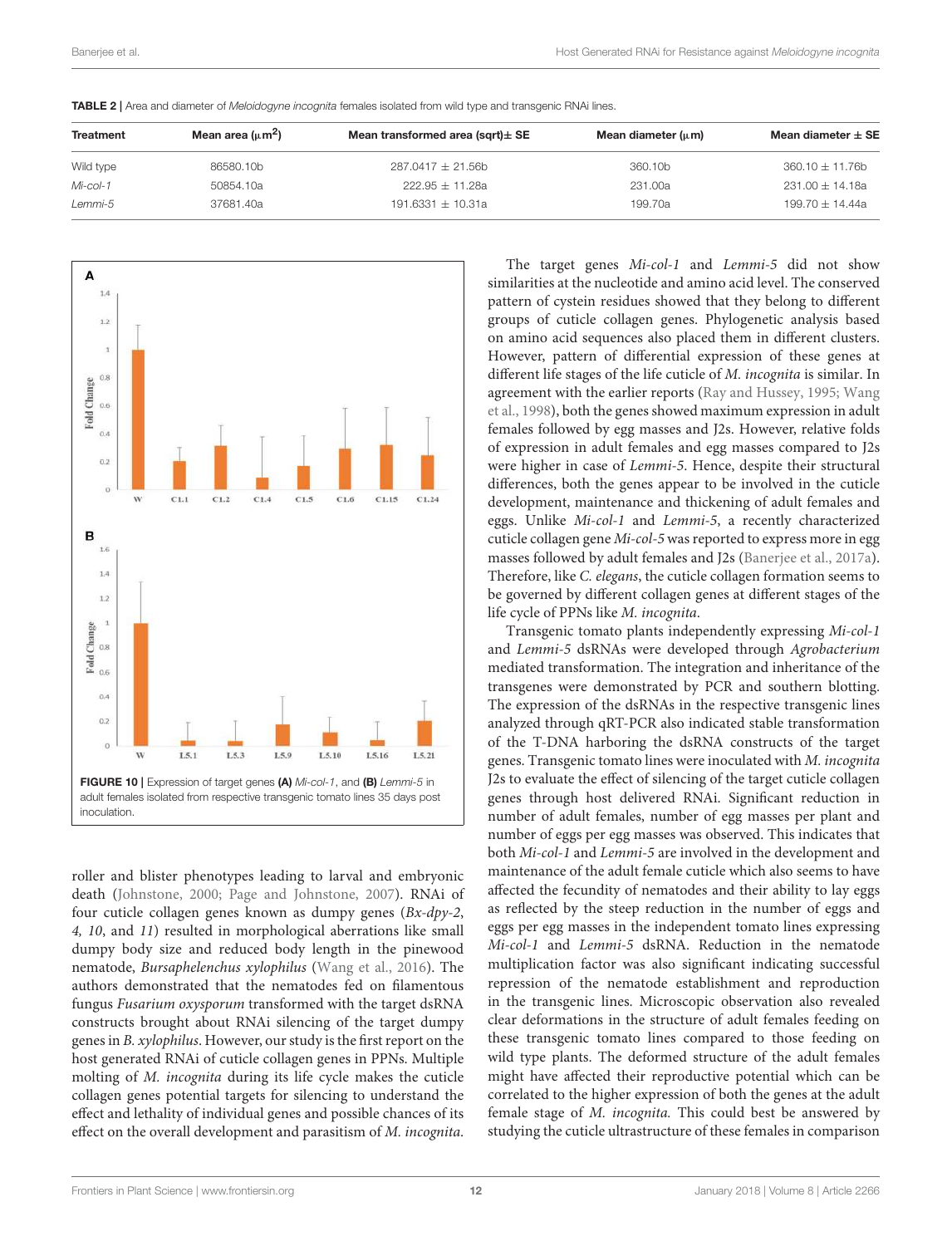to normally developed nematode females, but it is beyond the scope of this research work. However, it can be thought that because of improper structural development of the cuticle, the nematode female may experience non-conducive effect of the host environment, thereby affecting the female nematode's fecundity. Permeability of host molecules because of improper development of cuticle of the adult female might also have affected their reproductive potential. However, the knockdown of Mi-col-1 and Lemmi-5 was not able to bring about any significant reduction in gall development which indicates that these genes might not be involved in the early stages of nematode development and cuticle formation. In tomato, host generated RNAi of Mi-Rpn7 gene of M. incognita also showed reduction in number of egg mass per gram of root tissue and number of eggs per gram of root tissue without any significant reduction in the number of galls (Niu et al., 2012). Similarly, gall formation was not affected by host delivered RNAi of isocitrate lyase (ICL) of M. incognita in tobacco, while substantial reduction in egg oviposition was reported in transgenic lines compared to wild type (Lourenço-Tessutti et al., 2015).

Expression of Mi-col-1 and Lemmi-5 dsRNAs in respective transgenic  $T_1$  plants was confirmed through real time PCR. This approach was used in earlier studies to analyze the target transcript abundance in the  $T_1$  plants (Papolu et al., 2013; Dutta et al., 2015). The average  $\Delta CT$  values reflect the expression of target dsRNAs in the transgenic plants. Furthermore, qRT-PCR analysis of the target genes was carried out from cDNA of the adult females developed on transgenic tomato plants independently expressing Mi-col-1 and Lemmi-5 dsRNAs to analyse the long term effect and heritable nature of host generated RNAi. Significant reduction in the expression of the target genes was observed in adult females extracted from the transgenic plants. This indicates successful silencing of the target genes, Micol-1 and Lemmi-5 through uptake of dsRNAs/siRNAs via host generated RNAi in M. incognita and also suggests transmittance of the RNAi effect along subsequent moltings of M. incognita to the adult female stage. This systemic and heritable nature of the RNAi in PPNs was also reported in earlier studies (Fairbairn et al., 2007; Papolu et al., 2013; Dutta et al., 2015; Zhuo et al., 2016). However, it is not clear whether M. incognita directly ingested the dsRNAs from the host and generated the siRNAs through their own machinery or they ingested the plant processed siRNAs to bring about silencing of the target genes. Both the mechanisms are possible since RKNs are reported to ingest relatively large biomolecules (Urwin et al., 1997; Dutta et al., 2015).

Host generated RNAi of Mi-col-1 and Lemmi-5 has significantly hampered structure and reproduction in M. incognita. However, complete resistance against M. incognita could not be obtained. This could be due to the fact that cuticle

#### **REFERENCES**

Antonino de Souza Júnior, J. D., Ramos Coelho, R., Tristan Lourenço, I., da Rocha Fragoso, R., Barbosa Viana, A. A., Lima Pepino de Macedo, L., et al. (2013). Knocking- down Meloidogyne incognita proteases by plant-delivered collagen genes belong to multigene family, therefore possibility of compensatory functions of similar genes could not be denied. However, the reduction in the nematode numbers and nematode multiplication factor is comparable to the previously reported studies on host delivered RNAi to combat PPNs (reviewed by Banerjee et al., 2017b). Stacking of multiple genes for developing RNAi constructs for targeting more than one system of the nematode may be an efficient approach to achieve better degree of resistance in future studies. Application of conventional breeding for crossing two RNAi lines expressing different target leading to combined expression of both the dsRNAs also has additive effect on reduction in nematode numbers and development (Charlton et al., 2010). Gene pyramiding of PPN genes and other pathogens like virus and bacteria can also provide broad spectrum resistance against different pathogens (Walawage et al., 2013). RNAi based transgenics provide a relatively more biosafe option for developing genetically modified crops as functional proteins are not produced from the dsRNAs, which minimizes non-target effects. Moreover, humans commonly consume plants infected with virus, which produce molecules quite similar to dsRNAs or siRNAs. Therefore, these are not alien entities to human body and cells. Identification of suitable lethal target genes can be facilitated by data mining from the whole genome sequences of the key PPNs for engineering better resistance. Use of tissue specific and nematode induced promoters may address the biosafety concerns better by limiting the dsRNA expression in response to specific nematodes and in specific plant tissues.

### AUTHOR CONTRIBUTIONS

AS, SG, PJ, KS, and SB conceived and designed the experiments. SB performed the experiments. SB and BG analyzed the data. SB wrote the manuscript. AS, KS, PJ, and SG critically revised the manuscript. All authors read and approved the final manuscript.

### ACKNOWLEDGMENTS

The authors gratefully acknowledge the financial support from Indian Council of Agricultural Research (ICAR) through National Agricultural Innovative Project (NAIP/C4/C1092) and National Fund for Basic Strategic and Frontier Application Research in Agriculture (NFBSFARA/RNA-3022/2012-13).

### SUPPLEMENTARY MATERIAL

The Supplementary Material for this article can be found online at: https://www.frontiersin.org/articles/10.3389/fpls.2017. 02266/full#supplementary-material

dsRNA has negative pleiotropic effect on nematode vigor. PLoS ONE 8:e85364. doi: 10.1371/journal.pone.0085364

Atkinson, H. J., Urwin, P. E., and Mcpherson, M. J. (2003). Engineering plants for nematode resistance. Annu. Rev. Phytopathol. 41, 615–639. doi: 10.1146/annurev.phyto.41.052002.095737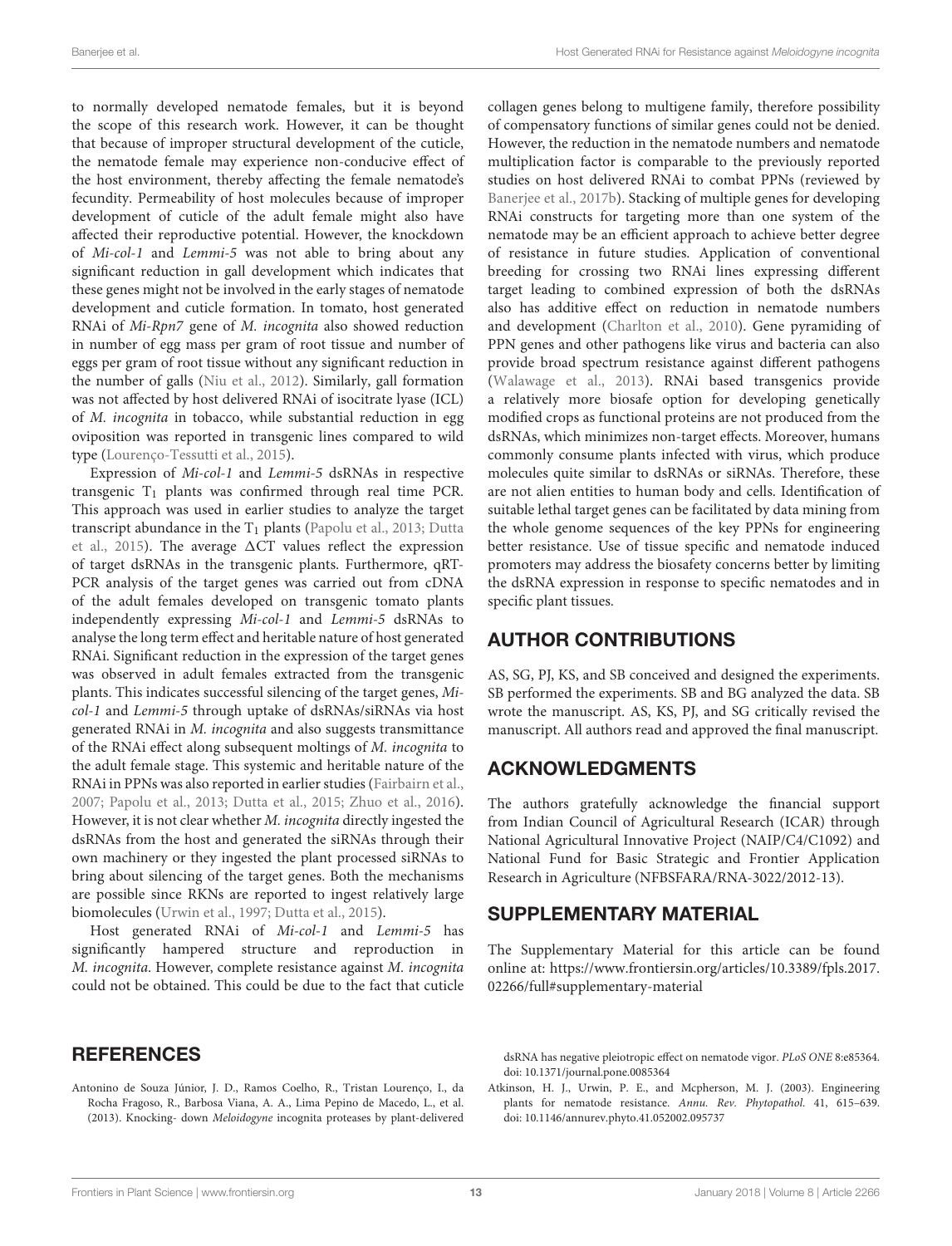- Bakhetia, M., Charlton, W., Atkinson, H. J., and McPherson, M. J. (2005). RNA interference of dual oxidase in the plant nematode Meloidogyne incognita. Mol. Plant-Microbe Interact. 18, 1099–1106. doi: 10.1094/MPMI-18-1099
- Banerjee, S., Gill, S. S., Jain, P. K., and Sirohi, A. (2017a). Isolation, cloning and characterization of a cuticle collagen gene, Mi-col-5 in Meloidogyne incognita. 3 Biotech. 7, 64. doi: 10.1007/s13205-017-0665-1
- Banerjee, S., Banerjee, A., Gill, S. S., Gupta, O. P., Dahuja, A., Jain, P. K., et al. (2017b). RNA interference: a novel source of resistance to combat plant parasitic nematodes. Front. Plant Sci. 8:834. doi: 10.3389/fpls.2017.00834
- Charlton, W. L., Harel, H. Y. M., Bakhetia, M., Hibbard, J. K., Atkinson, H. J., and Mcpherson, M. J. (2010). Additive effects of plant expressed double-stranded RNAs on root-knot nematode development. Int. J. Parasitol. 40, 855–864. doi: 10.1016/j.ijpara.2010.01.003
- Davies, K. G., and Curtis, R. S. G. (2011). Cuticle surface coat of plant-parasitic nematodes. Ann. Rev. Phytopathol. 49, 135–156. doi: 10.1146/annurev-phyto-121310-111406
- Dinh, P. T. Y., Brown, C. R., and Elling, A. A. (2014a). RNA interference of effector gene Mc16D10L confers resistance against Meloidogyne chitwoodi in Arabidopsis and Potato. Phytopathology 104, 1098–1106. doi: 10.1094/PHYTO-03-14-0063-R
- Dinh, P. T. Y., Zhang, L., Brown, C. R., and Elling, A. A. (2014b). Plantmediated RNA interference of effector gene Mc16D10L confers resistance against Meloidogyne chitwoodi in diverse genetic backgrounds of potato and reduces pathogenicity of nematode offspring. Nematology 16, 669–682. doi: 10.1163/15685411-00002796
- Dubreuil, G., Magliano, M., Deleury, E., Abad, P., and Rosso, M. N. (2007). Transcriptome analysis of root knot nematode functions induced in early stage of parasitism. New Phytol. 176, 426–436. doi: 10.1111/j.1469-8137.2007. 02181.x
- Dutta, T. K., Papolu, P. K., Banakar, P., Choudhary, D., Sirohi, A., and Rao, U. (2015). Tomato transgenic plants expressing hairpin construct of a nematode protease gene conferred enhanced resistance to root-knot nematodes. Front. Microbiol. 6:260. doi: 10.3389/fmicb.2015.00260
- Elling, A. A. (2013). Major emerging problems with minor Meloidogyne species. Phytopathology 103, 1092–1102. doi: 10.1094/PHYTO-01-13-0019-RVW
- Fairbairn, D. J., Cavallaro, A. S., Bernard, M., Mahalinga-Iyer, J., Graham, M. W., and Botella, J. R. (2007). Host-delivered RNAi: an effective strategy to silence genes in plant parasitic nematodes. Planta 226, 1525–1533. doi: 10.1007/s00425-007-0588-x
- Gleason, C. A., Liu, Q. L., and Williamson, V. M. (2008). Silencing a candidate nematode effector gene corresponding to the tomato resistance gene Mi-1 leads to acquisition of virulence. Mol. Plant Microbe Interact. 21, 576–585. doi: 10.1094/MPMI-21-5-0576
- Hooper, D. J. (1986). "Extraction of free-living stages from soil," in Laboratory methods for work with plant and soil nematodes, ed J. F. Southey (London: Ministry of agriculture, fisheries and food), 5–30.
- Huang, G., Allen, R., Davis, E. L., Baum, T. J., and Hussey, R. S. (2006). Engineering broad root-knot resistance in transgenic plants by RNAi silencing of a conserved and essential root-knot nematode parasitism gene. Proc. Natl. Acad. Sci. U.S.A. 103, 14302–14306. doi: 10.1073/pnas.0604698103
- Jain, R. K., Mathur, K. N., and Singh, R. V. (2007). Estimation of losses due to plantparasitic nematodes on different crops in India. Ind. J. Nematol. 37, 219–220. doi: 10.1016/j.proenv.2015.07.270
- Johnstone, I. L. (2000). Cuticle collagen genes expression in Caenorhabditis elegans. Trends Genet. 16, 21–27. doi: 10.1016/S0168-9525(99)01857-0
- Jones, M. G. K., and Northcote, D. H. (1972). Multinucleate transfer cells induced in coleus roots by the root-knot nematode, Meloidogyne arenaria. Protoplasma 75, 381–395. doi: 10.1007/BF01282117
- Jyothishwaran, G., Kotresha, D., Selvaraj, T., Srideshikan, S. M., Rajvanshi, P. K., and Jayabaskaran, C. (2007). A modified freeze-thaw method for efficient transformation of Agrobacterium tumefaciens. Curr. Sci. 6, 770–772. Available online at: http://www.jstor.org/stable/24099118
- Kimber, M. J., McKinney, S., McMaster, S., Day, T. A., Flemming, C. C., and Maule, A. G. (2007). Flp gene disruption in a parasitic nematode reveals motor disfunction and unusual neuronal sensitivity to RNA interference. FASEB J. 21, 1233–1243. doi: 10.1096/fj.06-7343com
- Kingston, I. B. (1991). Nematode collagen genes. Parasitol. Today 7, 11–15. doi: 10.1016/0169-4758(91)90077-2
- Kumar, A., Kakrana, A., Sirohi, A., Subramaniam, K., Srinivasan, R., Abdin, M. Z., et al. (2017). Host-delivered RNAi-mediated root-knot nematode resistance in Arabidopsis by targeting splicing factor and integrase genes. J. Gen. Plant Pathol. 83, 91–97. doi: 10.1007/s10327-017-0701-3
- Letunic, I., Doerks, T., and Bork, P. (2015). SMART: recent updates, new developments and status in 2015. Nucleic Acids Res. 43, D257–D260. doi: 10.1093/nar/gku949
- Livak, K. J., and Schmittgen, T. D. (2001). Analysis of relative gene expression data using real-time quantitative PCR and the  $2^{-\Delta\Delta CT}$  method. Methods 25, 402–408. doi: 10.1006/meth.2001.1262
- Lourenço-Tessutti, I. T., Souza Junior, J. D. A., Martins-de-Sa, D., Viana, A. A. B., Carneiro, R. M. D. G., Togawa, R. C., et al. (2015). Knockdown of heat-shock protein 90 and isocitrate lyase gene expression reduced root-knot nematode reproduction. Phytopathology 105, 628–637. doi: 10.1094/PHYTO-09-14-0237-R
- Moens, M., Perry, R. N., and Starr, J. L. (2009). "Meloidogyne spp.-a diverse group of novel and important plant parasite," in Root-Knot Nematodes, eds R. N. Perry, M. Moens and J. L. Starr (Wallingford; Oxfordshire: CAB International), 1–17.
- Murray, M. G., and Thompson, W. F. (1980). Rapid isolation of high molecular weight plant DNA. Nucleic Acids Res. 8, 4321–4326. doi: 10.1093/nar/8.19.4321
- Niu, J. H., Jian, H., Xu, J., Chen, C., and Guo, Q. (2012). RNAi silencing of the Meloidogyne incognita Rpn7 gene reduces nematode parasitic success. Eur. J. Plant Pathol. 134, 131–144. doi: 10.1007/s10658-012-9971-y
- Niu, J., Liu, P., Liu, Q., Chen, C., Guo, Q., Yin, J., et al. (2016). Msp40 effector of root-knot nematode manipulates plant immunity to facilitate parasitism. Sci. Rep. 6:19443. doi: 10.1038/srep19443
- Page, A. P., and Johnstone, I. L. (2007). "The cuticle," in WormBook. The C. elegans Research Community (Pasadena, CA: WormBook).
- Papolu, P. K., Gantasala, N. P., Kamaraju, D., Banakar, P., Sreevathsa, R., and Rao, U. (2013). Utility of host delivered RNAi of two FMRF amide like peptides, flp-14 and flp-18, for the management of root knot nematode, Meloidogyne incognita. PLoS ONE 8:e80603. doi: 10.1371/journal.pone.0080603
- Park, J. E., Lee, K. Y., Lee, S. J., Oh, W. S., Jeong, P. Y., Woo, T., et al. (2008). The efficiency of RNA interference in Bursaphelenchus xylophilus. Mol. Cells 26, 81–86.
- Ray, C., and Hussey, R. S. (1995). Evidence for proteolytic processing of a cuticle collagen in a plant-parasitic nematode. Mol. Biochem. Parasit. 72, 243–246. doi: 10.1016/0166-6851(95)00082-C
- Rosso, M. N., Dubrana, M. P., Cimbolini, N., Jaubert, S., and Abad, P. (2005). Application of RNA interference to root-knot nematode genes encoding esophageal gland proteins. Mol. Plant Microbe Interact. 18, 615–620. doi: 10.1094/MPMI-18-0615
- Shingles, J., Lilley, C. J., Atkinson, H. J., and Urwin, P. E. (2007). Meloidogyne incognita: molecular and biochemical characterization of a cathepsin L cysteine proteinase and the effect on parasitism following RNAi. Exp. Parasitol. 115, 114–120. doi: 10.1016/j.exppara.2006.07.008
- Tamura, K., Stecher, G., Peterson, D., Filipski, A., and Kumar, S. (2013). MEGA6: molecular evolutionary genetics analysis version 6.0. Mol. Biol. Evol. 30, 2725–2729. doi: 10.1093/molbev/mst197
- Trudgill, D. L., and Blok, V. C. (2001). Apomictic, polyphagous root-knot nematodes: exceptionally successful and damaging biotrophic root pathogens. Annu. Rev. Phytopathol. 39, 53–77. doi: 10.1146/annurev.phyto.39.1.53
- Urwin, P. E., Lilley, C. J., and Atkinson, H. J. (2002). Ingestion of double-stranded RNA by pre-parasitic juvenile cyst nematodes leads to RNA interference. Mol. Plant Microbe Interact. 15, 747–752. doi: 10.1094/MPMI.2002. 15.8.747
- Urwin, P. E., Moller, S. G., Lilley, C. J., McPherson, M. J., and Atkinson, H. J. (1997). Continual green fluorescent protein monitoring of cauliflower mosaic virus 35S promoter activity in nematode-induced feeding cells in Arabidopsis thaliana. Mol. Plant Microbe Interact. 1, 394–400. doi: 10.1094/MPMI.1997.10.3.394
- Van Der Eycken, W., Dealmeidaengler, J., Vanmontagu, M., and Gheysen, G. (1994). Identification and analysis of a cuticular collagen coding gene from the plant-parasitic nematode Meloidogyne incognita. Gene 151, 237–242. doi: 10.1016/0378-1119(94)90663-7
- Walawage, S. L., Britton, M. T., Leslie, C. A., Uratsu, S. L., Li, Y., and Dandekar, M. (2013). Stacking resistance to crown gall and nematodes in walnut rootstocks. BMC Genomics 14:668. doi: 10.1186/1471-2164-14-668